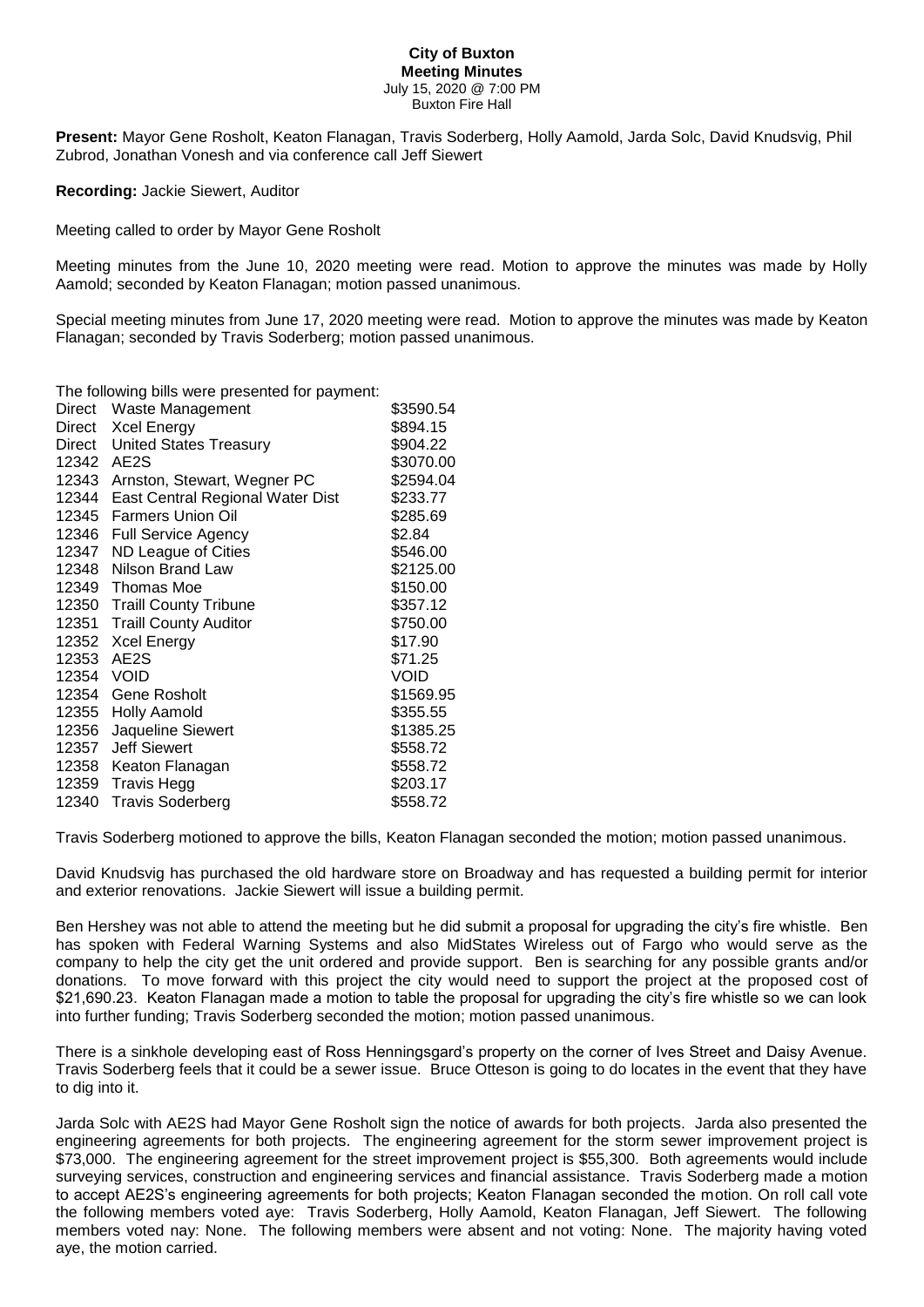Jarda Solc had also spoke to Bruce Otteson with Florian and Son's in regards to any possible savings that he may have found within the plans. There is a possibility of approximately \$7500 in savings if #4 rebar is used instead of #5 rebar on the driveway replacements. Also, currently the plan calls for  $\frac{3}{4}$ " crushed rock to be placed around the pipe. Bruce has suggested the use of pea rock which could result in a savings of approximately \$60,000. AE2S has requested that if it is to be used that it be washed pea rock. Jarda wants to also reach out to Advanced Drainage Systems to see if they feel comfortable with the use of pea rock versus the ¼" crushed rock with their product. Gene Rosholt said most homes use pea rock with their drain tile.

Keaton Flanagan brought up an inlet by the park the seemed to be in the wrong location. Jarda Solc said Bruce Otteson would like to walk the project area through town with the council members so if there are any inlets in question they can be reviewed and discussed.

Florian and Son's would like to use the area by the tree pile as a staging area. Gene Rosholt suggested that the pipe can be placed on the city owned lot.

Mayor Gene Rosholt asked the council for suggestions for payment of the assessment committee. Travis Soderberg made a motion to pay the assessment committee members \$55 per meeting; Keaton Flanagan seconded the motion; motion passed unanimous.

Member Keaton Flanagan introduced the following resolution confirming appointments to the Special Assessment Commission and moved its adoption.

> RESOLUTION RE-CONFIRMING APPOINTMENT TO THE SPECIAL ASSESSMENT COMMISSION OF THE CITY OF BUXTON, NORTH DAKOTA

WHEREAS, the City Council had previously appointed individuals to serve on the Special Assessment Commission;

WHEREAS, Commission member Holly Aamold is unable to serve due to her position as a current council member,

WHEREAS, the Mayor appointed Lenita Larson to fulfill the term of Holly Aamold,;

BE IT RESOLVED, by the City Council of the City of Buxton, North Dakota, the Mayor re-confirm and appoint the following to members pursuant the NDCC 40-23 .01 to serve on the commission.

- 1. Doug Thompson to hold office until the first meeting of the governing body in April 2021.
- 2. Gary Fugelsten hold office until the first meeting of the governing body in April 2023.
- 3. Lenita Larson to hold office until the first meeting of the governing body in April 2025.

The motion for the adoption of the foregoing resolution was duly seconded by Member \_Holly Aamold. Upon roll call vote being taken thereon, the following members voted in favor thereof: Keaton Flanagan, Holly Aamold, Travis Soderberg, and Jeff Siewert. The following members voted against the same: \_None\_. The following members were absent and not voting: *\_\_None\_\_\_*. The majority having voted aye, the resolution was declared duly passed and adopted.

Member Keaton Flanagan introduced the following Resolution and moved its adoption:

## **RESOLUTION DIRECTING ASSESSMENTS TO BE LEVIED**

Be it resolved by the City Council of the City of Buxton that the City Council has estimated the cost in **STREET IMPROVEMENT DISTRICT 2019-1 and SEWER IMPROVEMENT DISTRICT 2019-1** and does hereby direct assessments to be levied for the payment of such cost as follows:

|                                   |    | <b>Street Improvement District</b> |        | <b>Sewer Improvement District</b> |
|-----------------------------------|----|------------------------------------|--------|-----------------------------------|
| <b>Construction Costs</b>         | Φ  | 529,920.00                         | \$     | 711,953.00                        |
| Contingencies                     | \$ | 46,000.00                          | \$     | 67,047.00                         |
| <b>Engineering Services</b>       | \$ | 83,000.00                          | \$     | 127,000.00                        |
| <b>Bond Counsel Fee</b>           | \$ | 2.595.00                           | Φ      | 2,500.00                          |
| Legal and Administrative<br>Costs | \$ | 4,500.00                           | \$     | 4,500.00                          |
| <b>TOTAL</b>                      | \$ | 666,015.00                         | ጥ<br>Φ | 913,000.00                        |